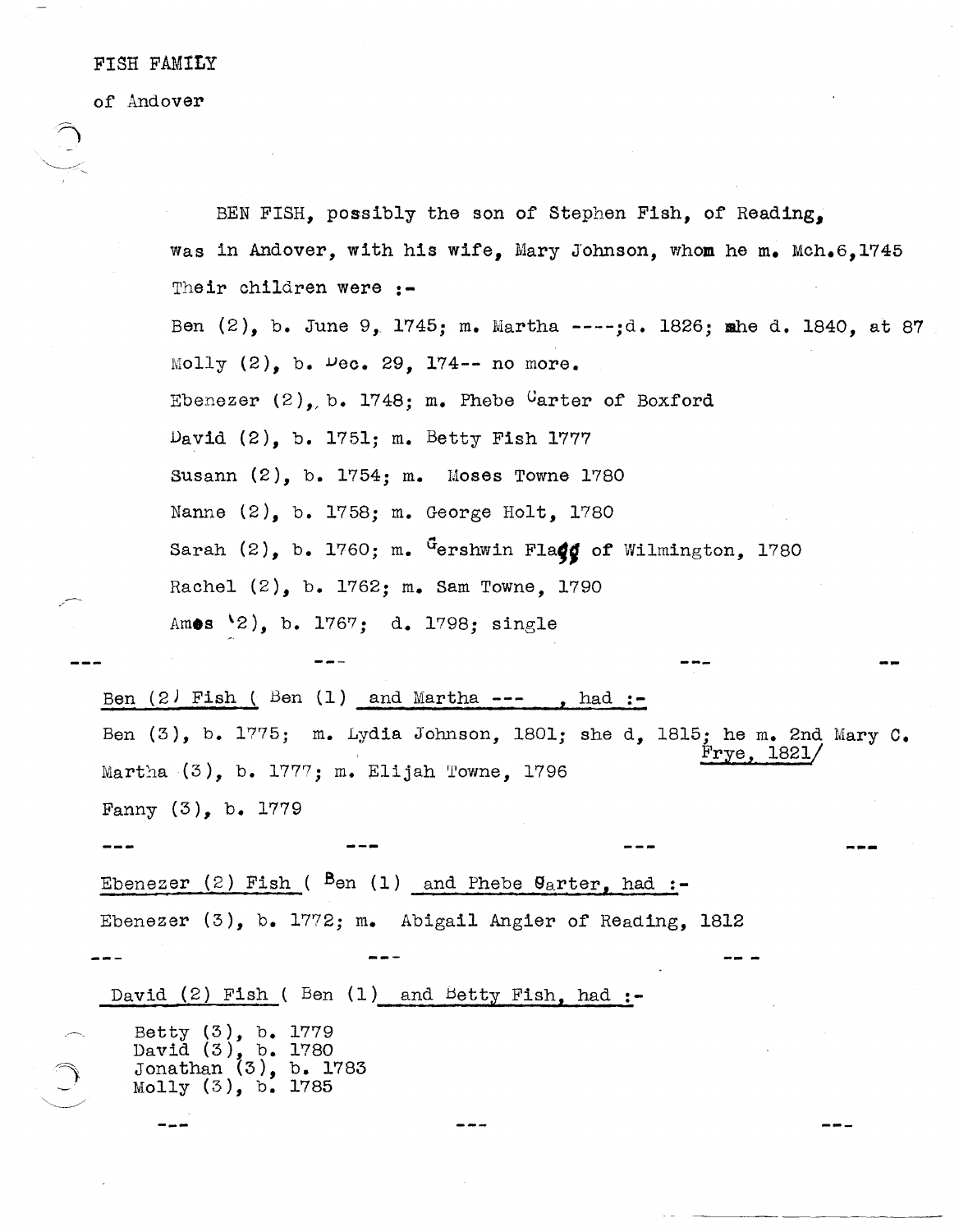## FISH FAMILY

of Andover

Ben  $(3)$  Fish  $($  Ben  $(2)$   $(1)$   $)$  and Lydia Johnson, had :-Isaac (4), b. 1802; m. Sophronia Moulton, 1826;she d. 1841; he d. 1894; lived in homestead in Kimball district;left widow Ann--- Lydia (4), b. 1807; m. Otis M. Clark, 1838 Artemas (4), b. 1811; d. 1832 Ephraim (4), b. 1818; d. 1837 by Mary Frye, 2nd wife:-Ben Coburn (4), b. 1821 Martha A. (4) h. 1823) ) Mary Elizabeth  $(4)$  b.  $\binom{n}{k}$ Sarah Jane  $(4)$ , b. 1825; m. Francis Kysbury of Dedham, 1847 Catherine M. (4), b. 1828 Louisa M. (4), b. 1830 Artemas (4), 2nd, b. 1832; d. 1837 Susan Frances (4), b. 1835 Wilton Edwin $(4)$ , b. 1837 Harriet Matilda  $(4)$ , b. 1840; d.y. Harriet N.  $(4)$ , b. 1841 Isaac (4) Fish ( Ben (3) (2) (1) and Sophronia Sophronia (5), b. 1827 Martha E. (5), b. 1829; d. 1830 Jonathan  $(5)$ , b. 1830; m. 1852 Mary K<sub>a</sub>therine Kimball Andrew (5), b. 1832 LUCY A. (5), b. 1834 Samuel A. (5), b. 1837 Sophia M. (5), b. 1839; 1842 had: $-$ 

-2-